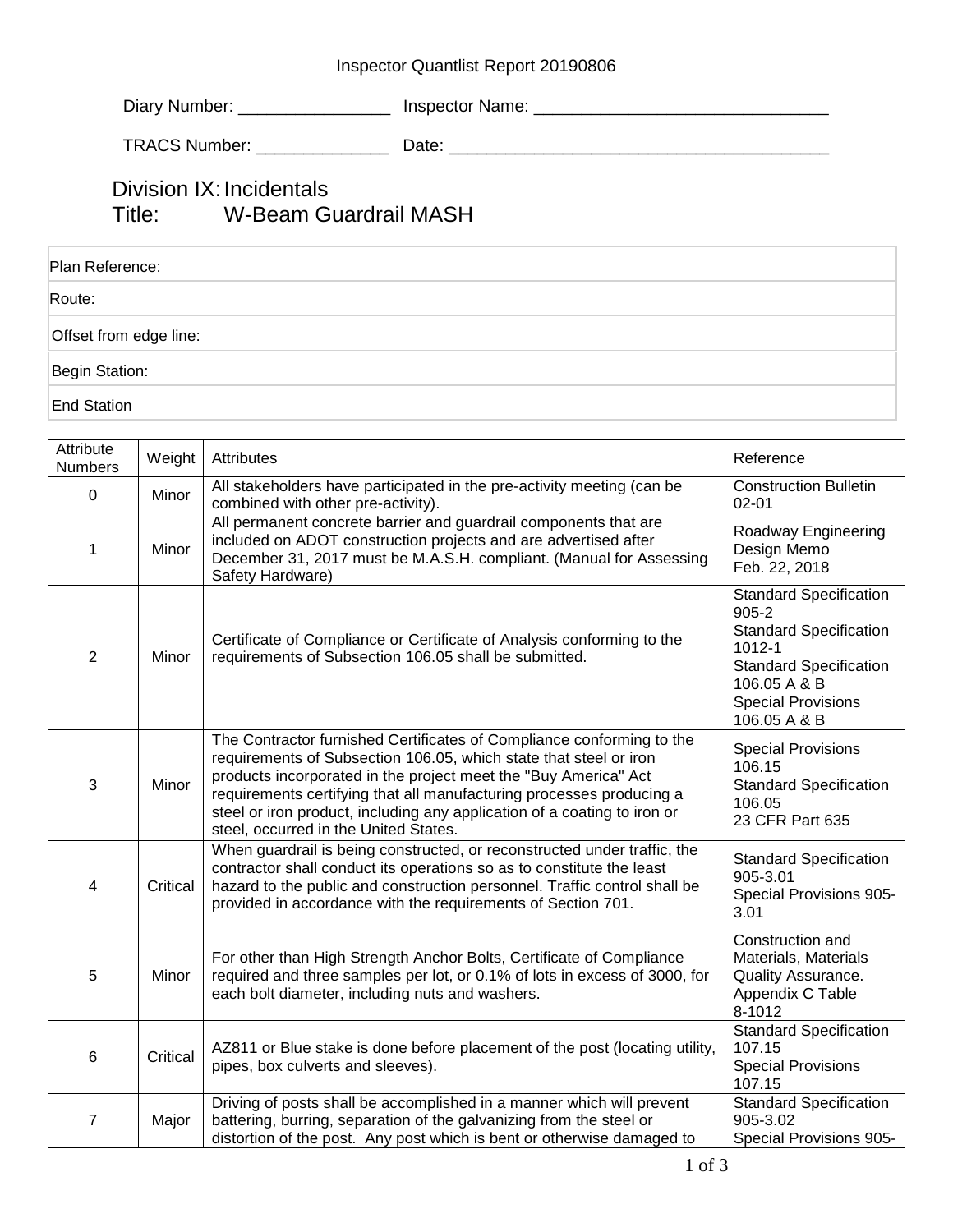## Inspector Quantlist Report 20190806

|    |          | <b>IIISPECIOL QUAHIIISI NEPULL ZU POOOO</b>                                                                                                                                                                                                                                                                                                                                                                                          |                                                                                    |
|----|----------|--------------------------------------------------------------------------------------------------------------------------------------------------------------------------------------------------------------------------------------------------------------------------------------------------------------------------------------------------------------------------------------------------------------------------------------|------------------------------------------------------------------------------------|
|    |          | the extent it is unfit for use in the unfinished work, as determined by the<br>Engineer, shall be removed and replaced at no additional cost to the<br>Department.                                                                                                                                                                                                                                                                   | 3.02                                                                               |
| 8  | Major    | New post holes, and existing post holes to be reused shall contain well<br>compacted material under the post, and shall be backfilled with moist<br>soils placed in compacted lifts as approved by the Engineer.                                                                                                                                                                                                                     | <b>Standard Specification</b><br>905-3.02<br>Special Provisions 905-<br>3.02       |
| 9  | Major    | Guardrail posts shall be set to the line, grade, and spacing shown on the<br>plans. Earthwork placement, grading, compacting, and bituminous<br>surfacing shall be completed prior to installation of the guardrail posts.                                                                                                                                                                                                           | <b>Standard Specification</b><br>905-3.02                                          |
| 10 | Major    | Where field cutting or boring of wood posts and blockouts is permitted,<br>the affected areas shall be treated in accordance with the American<br>Wood Preservers Association Standard M4.                                                                                                                                                                                                                                           | <b>Standard Specification</b><br>905-3.01                                          |
| 11 | Major    | Where curb, gutter, sidewalk, buried items, shoulders, or pavement are<br>disturbed in the construction of guardrail, the damage shall be repaired<br>as approved by the Engineer.                                                                                                                                                                                                                                                   | <b>Standard Specification</b><br>905-3.02                                          |
| 12 | Major    | All metalwork shall be fabricated in the shop. No punching, drilling,<br>cutting or welding shall be done in the field, except as provided for under<br>Subsections 905 3.04, 905 3.05, and 905-3.06.                                                                                                                                                                                                                                | <b>Standard Specification</b><br>905-3.01<br>Special Provisions 905-<br>3.01       |
| 13 | Minor    | All metal cut in the field shall be cleaned and painted with two coats of<br>zinc paint, in accordance with Section 1002.                                                                                                                                                                                                                                                                                                            | <b>Standard Specification</b><br>905-3.01                                          |
| 14 | Major    | The nominal dimensions of wood posts are $6" \times 8" \times 72"$ tolerances is in<br>accordance with the current Policy and Procedure Directive for timber<br>posts and blocks. (+/- 1/2" in width and +/- 1/8" in length.)                                                                                                                                                                                                        | Policy and Procedure<br>Directive Number 9 (5)                                     |
| 15 | Major    | The nominal dimensions of wood block outs are 12"D x 6"W x 14 1/4"L<br>tolerances is in accordance with the current Policy and Procedure<br>Directive for timber posts and blocks. $(+/- 1/2"$ in width and $+/- 1/8"$ in<br>length.)                                                                                                                                                                                                | Policy and Procedure<br>Directive Number 9 (5)                                     |
| 16 | Major    | Rail elements shall be spliced at 25 foot intervals or less, and Rail<br>elements shall be spliced halfway between adjacent posts unless<br>otherwise shown on the project plans.                                                                                                                                                                                                                                                    | <b>Standard Specification</b><br>905-3.02<br>Special Provisions 905-<br>3.02       |
| 17 | Major    | Guardrail elements are spliced by lapping in the direction of traffic in the<br>nearest adjacent lane.                                                                                                                                                                                                                                                                                                                               | <b>Standard Specification</b><br>905-3.01                                          |
| 18 | Major    | Unless otherwise specified, all surfaces of guardrail elements which are<br>exposed to traffic shall present a uniform, pleasing appearance and shall<br>be free of scars, stains or corrosion.                                                                                                                                                                                                                                      | <b>Standard Specification</b><br>1012-2                                            |
| 19 | Critical | Maintain a distance of 59" between W-Beam face and rigid objects for<br><b>Blocked-Out Timber Post.</b>                                                                                                                                                                                                                                                                                                                              | <b>Construction Standard</b><br>Drawings C-10.03                                   |
| 20 | Critical | Maintain a distance of 50" between W-Beam face and rigid objects for<br><b>Blocked-Out Steel Post.</b>                                                                                                                                                                                                                                                                                                                               | <b>Construction Standard</b><br>Drawings C-10.04                                   |
| 21 | Critical | Rail height of guardrail, transitions, terminals, long span, box culvert<br>posts, and end anchors shall be within ±1 inch of the control height<br>shown on project plans. (MGS W-beam Guardrail height is 31")                                                                                                                                                                                                                     | <b>Standard Specification</b><br>905-3.01<br><b>Special Provisions</b><br>905-3.01 |
| 22 | Major    | Flexible guardrail markers shall be either L-shaped, U-shaped (for steel I-<br>beam posts), or T shaped delineators, or flexible vertical delineators.<br>Flexible L-shaped, U-shaped, and T shaped delineators shall be installed<br>on the top of the posts, and shall be placed as close as possible to the<br>roadway edge of the post with the retroreflective surface facing oncoming<br>traffic of the nearest traveled lane. | <b>Standard Specification</b><br>$905 - 3.11(A)$                                   |
| 23 | Minor    | Flexible vertical delineators shall be installed on the side of the post<br>facing oncoming traffic, level and true, with the retroreflective sheeting 38<br>inches above the roadway surface.(+/- 1" tolerance)                                                                                                                                                                                                                     | <b>Standard Specification</b><br>$905 - 3.11(A)$                                   |